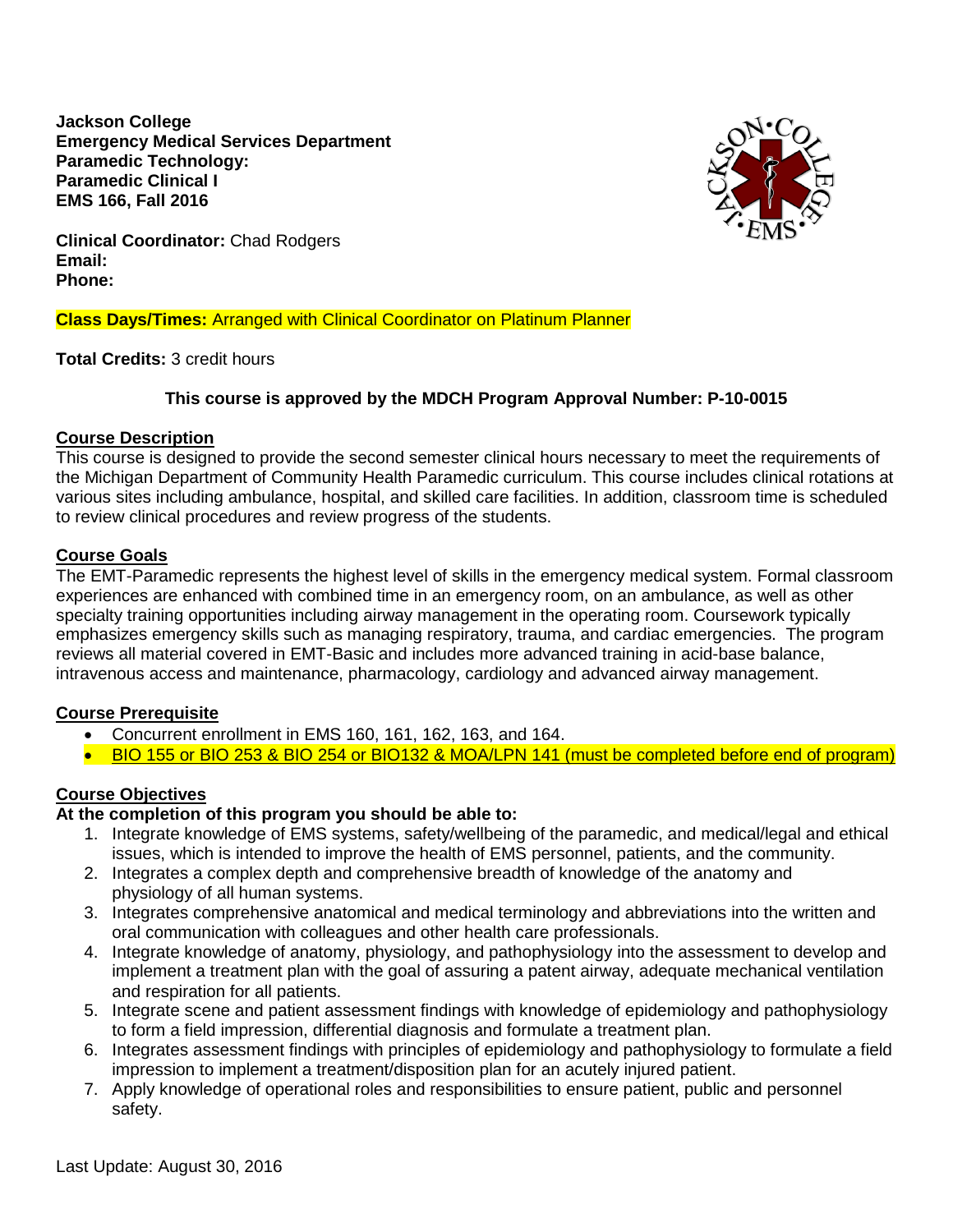- 8. Safely and effectively perform all psychomotor skills within the scope of the Paramedic practice.
- 9. Exemplify professional behavior including, but not limited to, integrity, empathy, self-motivation, personal hygiene, self-confidence, communications, time management, teamwork, diplomacy, respect, patient advocacy and careful delivery of service.

### **Jackson College Education Goals**

The course goals and objectives incorporate specific Associate Degree Outcomes (ADOs) established by the JC Board of Trustees, administration, and faculty. These goals are in concert with four-year colleges, universities, and reflect input from the professional communities we serve. ADOs guarantee students achieve goals necessary for graduation credit, transferability, and professional skills needed in many certification programs.

### **Course ADOs**

This course utilizes Ado 10: Diversity -Developing. As a Paramedic candidate the need for accepting diversity is great. Healthcare providers must be able to treat all patients equally. This course measures the skill of diversity in the hospital and prehospital clinical setting. This is measured through an affective behavior domain evaluation as noted below.

### **Required Texts**

- *Paramedic Care Principles & Practice 4th Edition (Volume 1-7)*
- *JC Paramedic Clinical Competency Skill Book*

### **Suggested Text**

- EMS Field Guide, Advanced or Critical Care version
- Medical Dictionary
- Nursing Drug Guide

### **Equipment and Uniforms**

- Paramedic shirt available through JC bookstore (Maroon in color)
- Navy blue EMS slacks
- Black polishable shoes
- **Black belt**
- Watch (with second hand)
- Navy jacket (no logo) for clinical/internship and classroom use (no other jackets will be allowed)
- JC Student ID badge is required to be worn clipped on the shirt
- Protective eye wear
- Stethoscope (optional)
- Blood Pressure Cuff (optional)
- TB mask (provided in class)
- USB Flash Drive storage amount at your discretion

#### **Clinical Hour Requirements**

| <b>Clinical Site</b>  | <b>Number of Shifts Required</b> | <b>Total Hours</b> |
|-----------------------|----------------------------------|--------------------|
| <b>Emergency Room</b> |                                  | 70                 |
| (With EMS Preceptor)  |                                  |                    |
| OR/Anesthesia         |                                  |                    |
| Telemetry             |                                  |                    |
| Ambulance             |                                  | 24                 |
| Simulation            |                                  | 10                 |
| <b>Total</b>          |                                  | 124                |

## **Clinical Skill Requirements**

Last Update: August 30, 2016 Each semester students are required to obtain a set number of clinical skills based on clinical experiences. To successfully complete each clinical course, the student MUST reach the minimum number of clinical skills (see list below). Unsuccessful clinical skill numbers will prevent the student from entering the next semester of the program, unless otherwise deemed so by the EMS Program Director. All skills claimed by the student MUST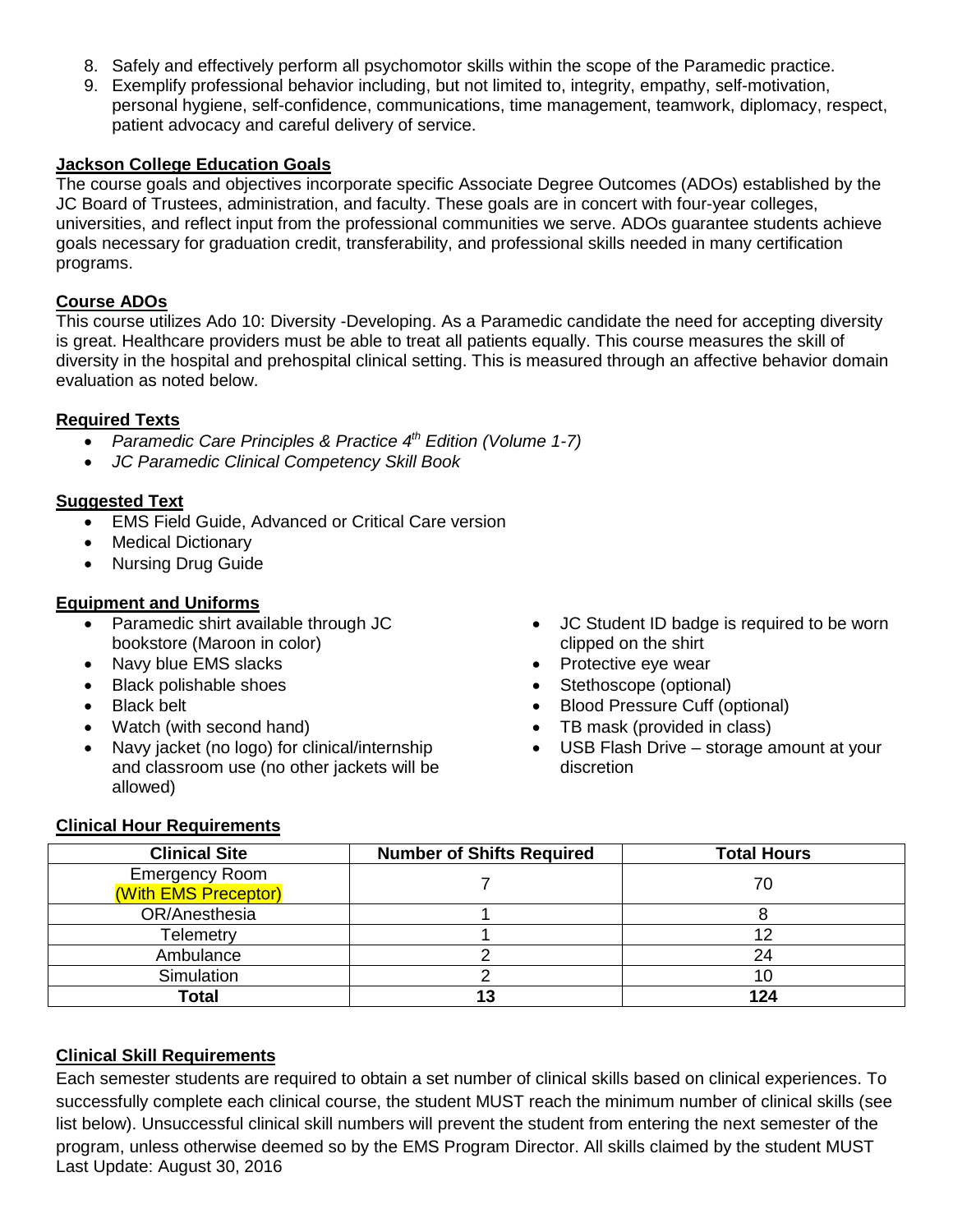be initialed by the clinical preceptor prior to being entered into Platinum Planner. Those skills not verified by the clinical preceptor and entered into Platinum Planner will be seen as falsification of clinical documentation. Only successful skills will be counted toward the total number of clinical skills. To ensure accuracy in clinical data it is extremely important that all clinical documents are completed correctly. It is the student's responsibility to check the progress of skills obtained with in the clinical setting and complete all required documentation correctly.

- **1.** Administer Medications: **8**
- **2.** Endotracheal Intubations: **3**
- **3.** Venous Access: **15**
- **4.** Ventilate a Patient: **10**
- **5.** Adult Patient Assessment (18-64): **25**
- **6.** Geriatric Patient Assessment (65 or Older): **15**
- **7.** Pediatric Patient Assessment:
	- ♦ Newborn: 0-30 Days: **2**
	- ♦ Infant: Less Than 1 Year: **3**
	- ♦ Toddler: 1-3 Years Old: **3**
	- ♦ Preschooler: 4-6 Years Old: **1**
	- ♦ School Age: 7-12 Years Old: **3**
	- ♦ Adolescents: 13- 18 Years Old: **3**
- **8.** Obstetric Patient Assessment: **5**
- **9.** Trauma Patient Assessment: **20**
- **10.** Psychiatric Patient Assessments: **10**
- **11.** Assessment, Formulate, and Implement Treatment Plan for: Chest Pain Patients: **15**
	- ♦ *Must include a treatment summary for each Chest Pain Patient*
- **12.** Assessment, Formulate, and Implement Treatment Plan for: Dyspnea/Respiratory Distress Patients: **10**
	- ♦ *Must include a treatment summary for each Respiratory Patient*
- **13.** Assessment, Formulate, and Implement Treatment Plan for: Syncope Patients: **5**
	- ♦ *Must include a treatment summary for each Syncope Patient*
- **14.** Assessment, Formulate, and Implement Treatment Plan for: Abdominal Complaint Patients: **10**
	- ♦ *Must include a treatment summary for each Abdominal Patient*
- **15.** Assessment, Formulate, and Implement Treatment Plan for: Altered Mental Status Patients: **10**
	- ♦ *Must include a treatment summary for each Altered Mental Status Patient*

# **Clinical Simulation**

Students are required to complete two, five hour clinical experiences utilizing simulation. Simulation clinical time will be arranged based on needed clinical experiences and skills. Student will act as the lead paramedic on an ALS ambulance. Students attend simulation and complete all required clinical documentation like any other clinical experience.

Skills that are obtained through simulation are measured as ½ those experiences gained within the standard hospital or prehospital setting. In order to meet the required clinical skills student must complete two simulation skills successfully in order to receive credit for one clinical skill.

# **Clinical/Internship Expectations**

Prior to student participation in the clinical rotations and internship, students must demonstrate acceptable competency in all assigned practical skills. Students are expected to schedule their clinical rotation and internship shifts through an online scheduling program (Platinum Planner). All clinical must be scheduled 48 hours in advance of the intended shift. Clinical may not be adjusted within 24 hours of the shift, unless under

Last Update: August 30, 2016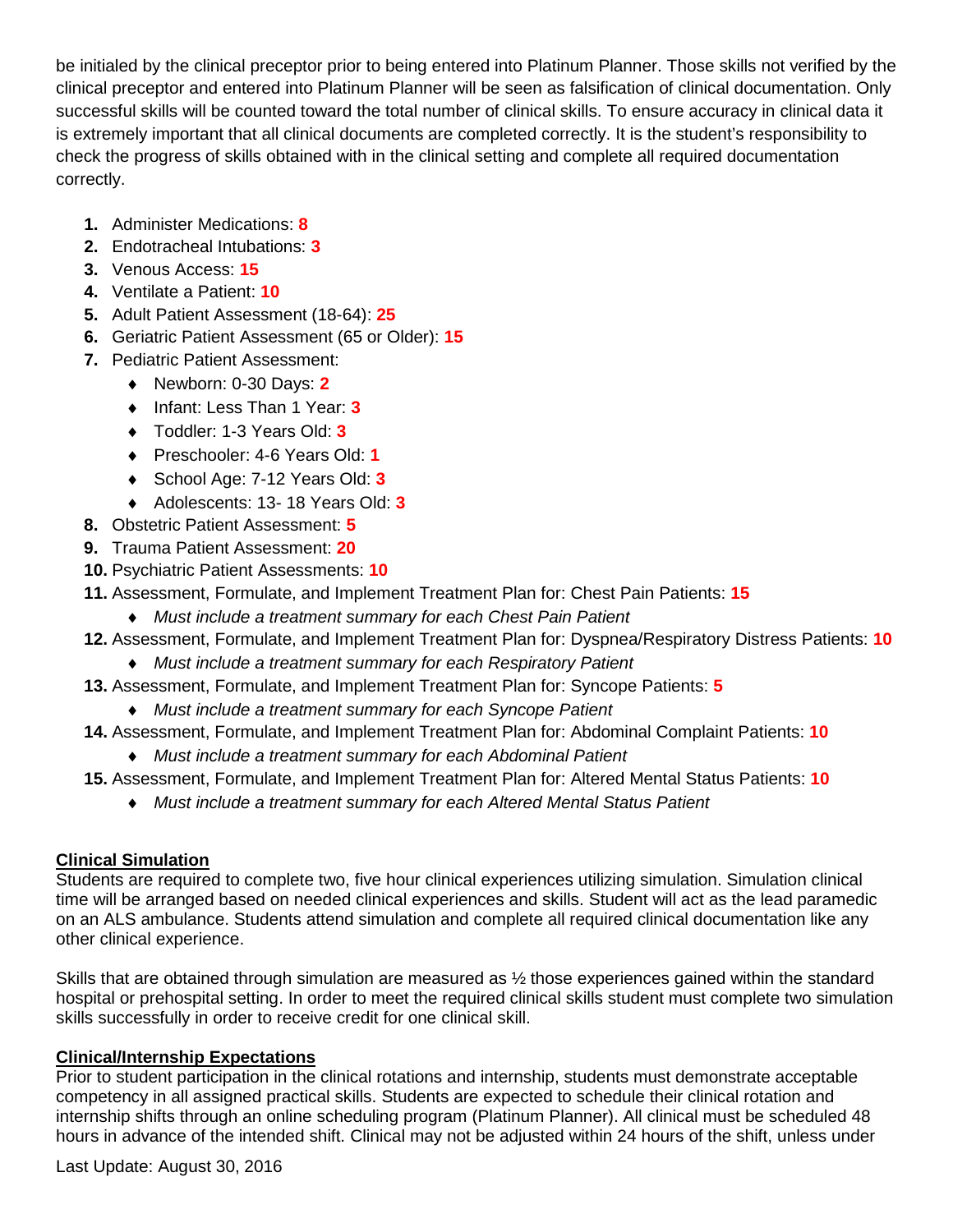the discretion of the Clinical Coordinator. Students are not to supersede the required number of clinical rotations without prior approval of the Clinical Coordinator.

## **Clinical/Internship Grading**

Students are required to complete ALL CLINICAL/INTERNSHIP hours within the allotted time frame. Students are also required to submit all required clinical documents as described below. Students must also meet the minimal clinical skill competences as noted below. Clinical/Internships courses are graded with a final grade of "P" for Pass or "F" for Fail based on performance in the coursework. No letter grade is normally assigned for skills courses due to the nature of the class.

## **Clinical Attendance**

Dependability and punctuality are important factors in the EMS clinical component. Any absences or tardiness, no matter how legitimate, disrupts the learning process of the student and disrupts the operation of the clinical site. Students are required to notify the appropriate supervisor at their clinical site of their absences for each occurrence. The notification of absence intent should be at least 1/2 hour (30 minutes) prior to the student's scheduled starting time. All missed clinical time must be made up within the semester that the absence occurred and it is a warranted emergency. Any unreported absences will automatically result in critical warning and will warrant immediate dismissal from the program. In the event of an emergency and a clinical must be changed or missed, you must contact the Clinical Coordinator and the Program Director and advise them of your absence (See student handbook for attendance details).

## *\*\*\*Absences not reported (no call, no show) will result in dismissal from the program \*\*\**

Students are required to be at their EMS clinical site until the completion of the shift unless permission is obtained from the supervising clinical instructor. Students will only receive clinical hours for time actually spent within the clinical setting. The student is to notify the attending EMS clinical/staff coordinator whenever they leave the clinical site. Failure to do so may be interpreted as abandonment of the clinical assignment and will result in a **warning action (see Student Conduct/Warning Notice Procedure)**.

## **Clinical Tardiness**

Excessive tardiness (5 minutes or more) will be counted against the total clinical hours. If it appears that you will be late, notify the clinical EMS department/or clinical instructor as soon as possible. Excessive tardiness will result in a **warning action (see Student Conduct/Warning Notice Procedure)**.

## **Clinical/Internship Paperwork**

- All students are required to maintain copies of all forms and verification paperwork.
	- Each student must submit after completion of a clinical rotation:
		- $\checkmark$  Electronic verification for each clinical shift,
		- $\checkmark$  Lab and Clinical skill competency verification
		- Generate a minimum of three (3) patient care reports (Ambulance/Internship Only)
		- $\checkmark$  Generate a student site evaluation
		- $\checkmark$  Return a signed and sealed copy of the Student Affective Behavior Evaluation form from the clinical experience
- Electronic clinical paperwork is to be submitted no later than **24 hours** after completion of the clinical experience.
- All paper forms are to be submitted no later than five (5) business days following the completion of the clinical.

**\*\*\*Failure to return electronic clinical paperwork within 24 hours and/or failure to return any paper forms within five (5) business days of the clinical will result in a clinical shift invalidation and require the clinical shift be repeated.\*\*\***

# **Affective Domain Evaluations**

Last Update: August 30, 2016